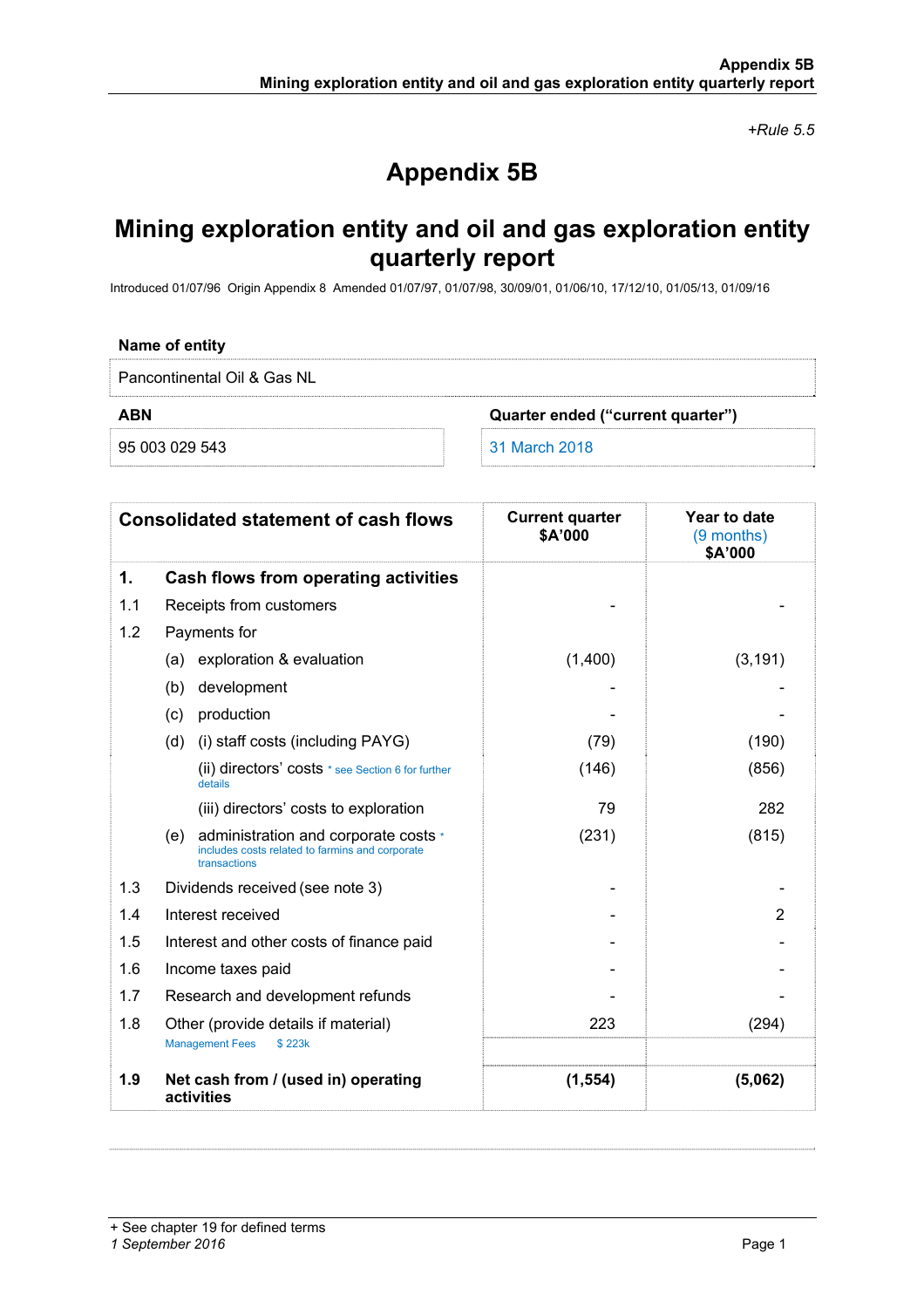|                                                                               |  |  | Appendix 5B |
|-------------------------------------------------------------------------------|--|--|-------------|
| Mining exploration entity and oil and gas exploration entity quarterly report |  |  |             |

|         | <b>Consolidated statement of cash flows</b>                                                                                        | <b>Current quarter</b><br>\$A'000 | Year to date<br>$(9$ months)<br>\$A'000 |
|---------|------------------------------------------------------------------------------------------------------------------------------------|-----------------------------------|-----------------------------------------|
| 2.      | Cash flows from investing activities                                                                                               |                                   |                                         |
| 2.1     | Payments to acquire:                                                                                                               |                                   |                                         |
|         | property, plant and equipment<br>(a)                                                                                               | (21)                              | (21)                                    |
|         | tenements (see item 10)<br>(b)                                                                                                     |                                   |                                         |
|         | investments<br>(c)                                                                                                                 |                                   |                                         |
|         | other non-current assets<br>(d)                                                                                                    |                                   |                                         |
| $2.2\,$ | Proceeds from the disposal of:                                                                                                     |                                   |                                         |
|         | property, plant and equipment<br>(a)                                                                                               |                                   |                                         |
|         | tenements (see item 10)<br>(b)                                                                                                     |                                   |                                         |
|         | investments<br>(c)                                                                                                                 |                                   |                                         |
|         | (d)<br>other non-current assets                                                                                                    |                                   |                                         |
| 2.3     | Cash flows from loans to other entities                                                                                            |                                   |                                         |
| 2.4     | Dividends received (see note 3)                                                                                                    |                                   |                                         |
| 2.5     | Other (provide details if material)                                                                                                |                                   | 2,739                                   |
|         | Note: the below relates to the Year to Date total.<br>Africa Energy Corp. investment into Pancontinental Namibia<br><b>Pty Ltd</b> |                                   |                                         |
| 2.6     | Net cash from / (used in) investing<br>activities                                                                                  | (21)                              | 2,718                                   |

| 3.   | <b>Cash flows from financing activities</b>                                                                                                                                                    |       |       |
|------|------------------------------------------------------------------------------------------------------------------------------------------------------------------------------------------------|-------|-------|
| 3.1  | Proceeds from issues of shares                                                                                                                                                                 |       | 2,000 |
| 3.2  | Proceeds from issue of convertible notes                                                                                                                                                       | 1,475 | 1,475 |
| 3.3  | Proceeds from exercise of share options                                                                                                                                                        |       |       |
| 3.4  | Transaction costs related to issues of<br>shares, convertible notes or options                                                                                                                 | (98)  | (152) |
| 3.5  | Proceeds from borrowings                                                                                                                                                                       |       |       |
| 3.6  | Repayment of borrowings                                                                                                                                                                        |       |       |
| 3.7  | Transaction costs related to loans and<br>borrowings                                                                                                                                           |       |       |
| 3.8  | Dividends paid                                                                                                                                                                                 |       |       |
| 3.9  | Other (provide details if material)                                                                                                                                                            |       | (300) |
|      | Note: the below relates to the Year to Date total.<br>Payment of historic Bombora invoices<br>(S 80k)<br>Corporate fee Bombora acquisition<br>(S 100k)<br>\$2m capital raising fee<br>(S 120k) |       |       |
| 3.10 | Net cash from / (used in) financing<br>activities                                                                                                                                              | 1,377 | 3,023 |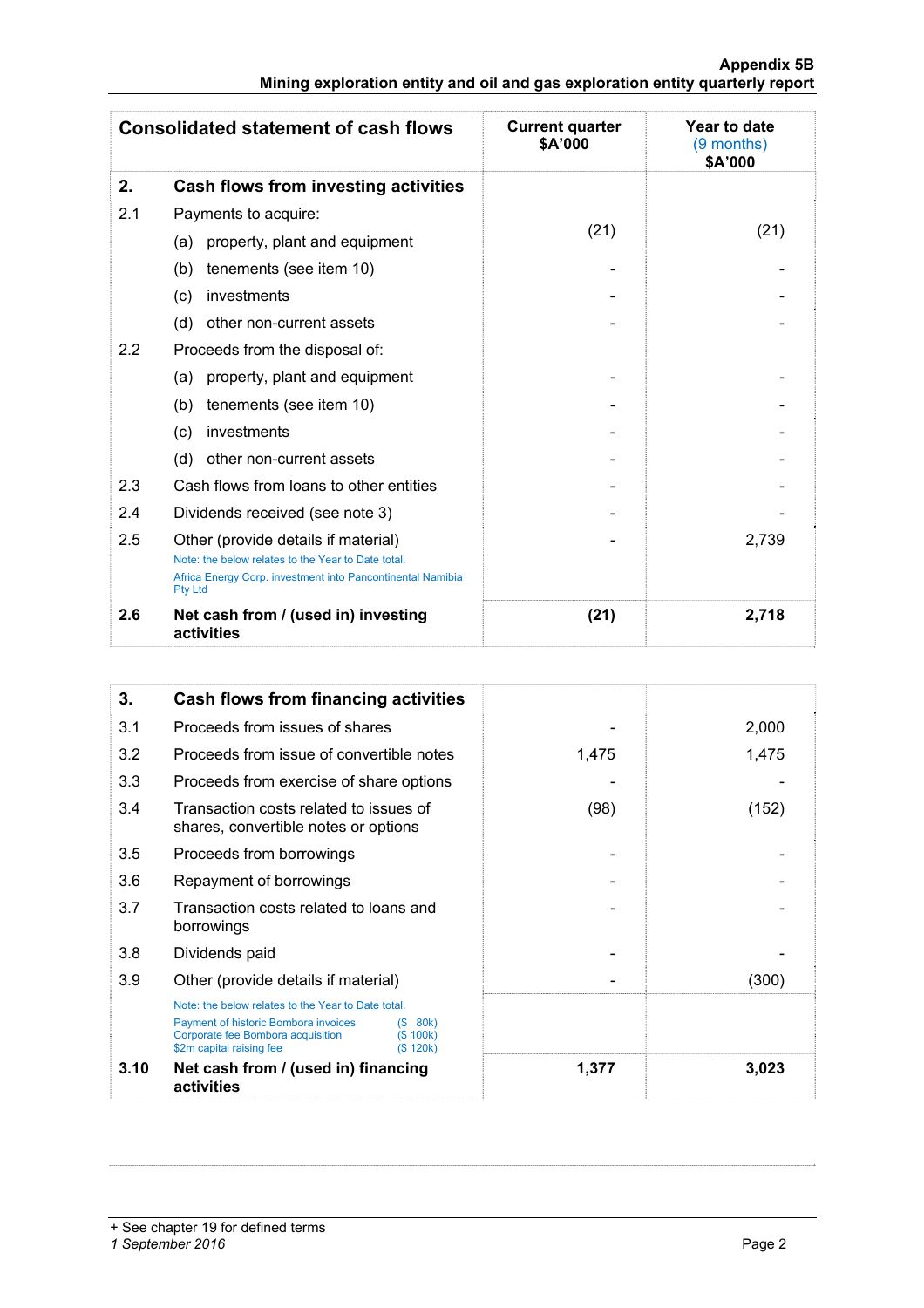|     | <b>Consolidated statement of cash flows</b>                              | <b>Current quarter</b><br>\$A'000 | Year to date<br>(9 months)<br>\$A'000 |
|-----|--------------------------------------------------------------------------|-----------------------------------|---------------------------------------|
| 4.  | Net increase / (decrease) in cash and<br>cash equivalents for the period |                                   |                                       |
| 4.1 | Cash and cash equivalents at beginning of<br>period                      | 1.729                             | 760                                   |
| 4.2 | Net cash from / (used in) operating<br>activities (item 1.9 above)       | (1,554)                           | (5,062)                               |
| 4.3 | Net cash from / (used in) investing activities<br>item 2.6 above)        | (21)                              | 2,718                                 |
| 4.4 | Net cash from / (used in) financing activities<br>(item 3.10 above)      | 1.377                             | 3,023                                 |
| 4.5 | Effect of movement in exchange rates on<br>cash held                     | (12)                              | 80                                    |
| 4.6 | Cash and cash equivalents at end of period                               | 1,519                             | 1,519                                 |

| 5.  | Reconciliation of cash and cash<br>equivalents<br>at the end of the quarter (as shown in the<br>consolidated statement of cash flows) to the<br>related items in the accounts | <b>Current quarter</b><br>\$A'000 | <b>Previous quarter</b><br>\$A'000 |
|-----|-------------------------------------------------------------------------------------------------------------------------------------------------------------------------------|-----------------------------------|------------------------------------|
| 5.1 | <b>Bank balances</b>                                                                                                                                                          | 1.469                             | 1.709                              |
| 5.2 | Call deposits                                                                                                                                                                 |                                   |                                    |
| 5.3 | <b>Bank overdrafts</b>                                                                                                                                                        |                                   |                                    |
| 5.4 | Other (security deposits)                                                                                                                                                     | 50                                | 20                                 |
| 5.5 | Cash and cash equivalents at end of<br>quarter (should equal item 4.6 above)                                                                                                  | 1.519                             | 1.729                              |

| Payments to directors of the entity and their associates | <b>Current quarter</b> |
|----------------------------------------------------------|------------------------|
|                                                          |                        |

- 6.1 Aggregate amount of payments to these parties included in item 1.2
- 6.2 Aggregate amount of cash flow from loans to these parties included in item 2.3 -
- 6.3 Include below any explanation necessary to understand the transactions included in items 6.1 and 6.2

The Company utilised the services of NED directors Rushworth, Myers and Malaxos as necessary during the quarter.

| <b>Current quarter</b><br>\$A'000 |  |
|-----------------------------------|--|
| 146                               |  |
|                                   |  |
|                                   |  |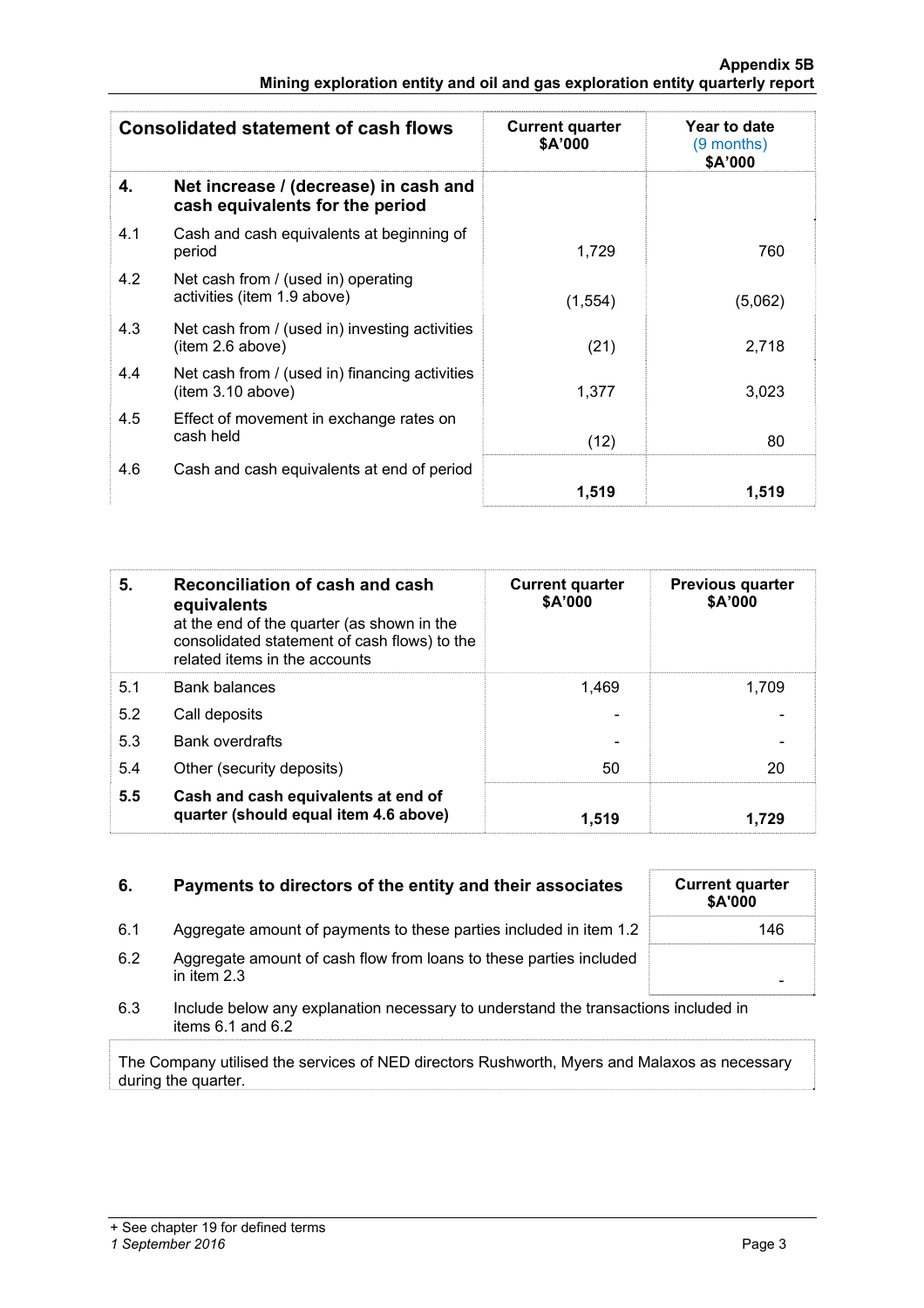|     | Payments to related entities of the entity and their<br>associates                | <b>Current quarter</b><br>\$A'000 |
|-----|-----------------------------------------------------------------------------------|-----------------------------------|
| 7.1 | Aggregate amount of payments to these parties included in item 1.2                |                                   |
| 7.2 | Aggregate amount of cash flow from loans to these parties included<br>in item 2.3 |                                   |
|     | .                                                                                 |                                   |

<sup>7.3</sup> Include below any explanation necessary to understand the transactions included in items  $7.1$  and  $7.2$ 

| 8. | <b>Financing facilities available</b> |
|----|---------------------------------------|
|    | Add notes as necessary for an         |
|    | understanding of the position         |

- 8.1 Loan facilities
- 8.2 Credit standby arrangements
- 8.3 Other (please specify) Convertible Notes Note: \$125,000 received post quarter end

| <b>Total facility amount</b><br>at quarter end<br>\$A'000 | Amount drawn at<br>quarter end<br>\$A'000 |
|-----------------------------------------------------------|-------------------------------------------|
|                                                           |                                           |
|                                                           |                                           |
| 1,475                                                     | 1.475                                     |
|                                                           |                                           |

8.4 Include below a description of each facility above, including the lender, interest rate and whether it is secured or unsecured. If any additional facilities have been entered into or are proposed to be entered into after quarter end, include details of those facilities as well.

Pancontinental raised A\$1.6 million via an issue of unlisted, unsecured convertible notes to sophisticated investors. The issue has a conversion price of A\$0.008 per share which represents a 33% premium to the 30-day VWAP (volume weighted average price) of A\$0.006, an interest rate of 10% and a maturity date 12 months from the date of issue, 27 March 2018.

| 9.  | Estimated cash outflows for next quarter | \$A'000 |  |
|-----|------------------------------------------|---------|--|
| 9.1 | Exploration and evaluation               | 485     |  |
| 9.2 | Development                              |         |  |
| 9.3 | Production                               |         |  |
| 9.4 | Staff costs (including PAYG)             | 68      |  |
|     | Directors *refer to explanation Note 6.  | 133     |  |
| 9.5 | Administration and corporate costs       | 250     |  |
| 9.6 | Other (provide details if material)      |         |  |
| 9.7 | <b>Total estimated cash outflows</b>     | 936     |  |

\*\*Note - Pancontinental is due US \$5.5 million on the commencement of drilling the Cormorant-1 well planned for September 2018